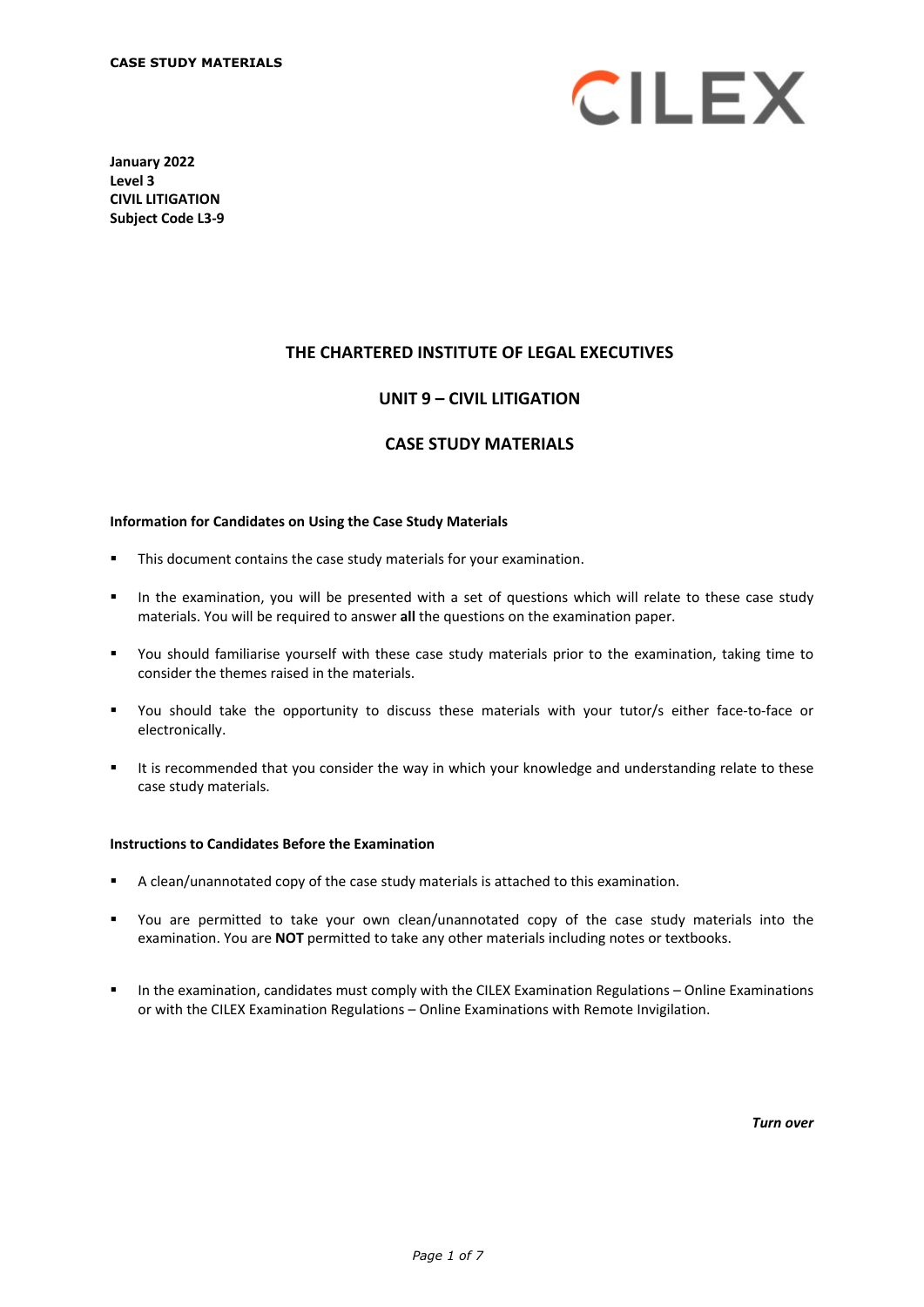#### **CASE STUDY MATERIALS**

## **ADVANCE INSTRUCTIONS TO CANDIDATES**

You are a trainee lawyer in the firm of Kempstons, Manor House, Bedford, MK42 7AB. You are part of the civil litigation team and your supervising partner is Jakub Nowak. The nearest county court is Bedford.

Jakub would like you to continue with your training in the litigation department and, to this end, he has left some files on your desk that he would like you to work on. He has provided you with a Memorandum, which sets out further information on the files he has given you. The documents are:

|                   | <b>Document 1</b> Memorandum from Jakub Nowak to trainee lawyer                     |
|-------------------|-------------------------------------------------------------------------------------|
|                   | <b>Document 2</b> Email from Jenny Billington of Samsi Sanpo Ltd                    |
|                   | <b>Document 3</b> Letter to Rex Manning of Detro Jenks Ltd from Louise Allard       |
|                   | <b>Document 4</b> Incident Report relating to the Personal Injury of Adaku Emecheta |
| <b>Document 5</b> | Judgment for Claimant in Default against Tina Castle                                |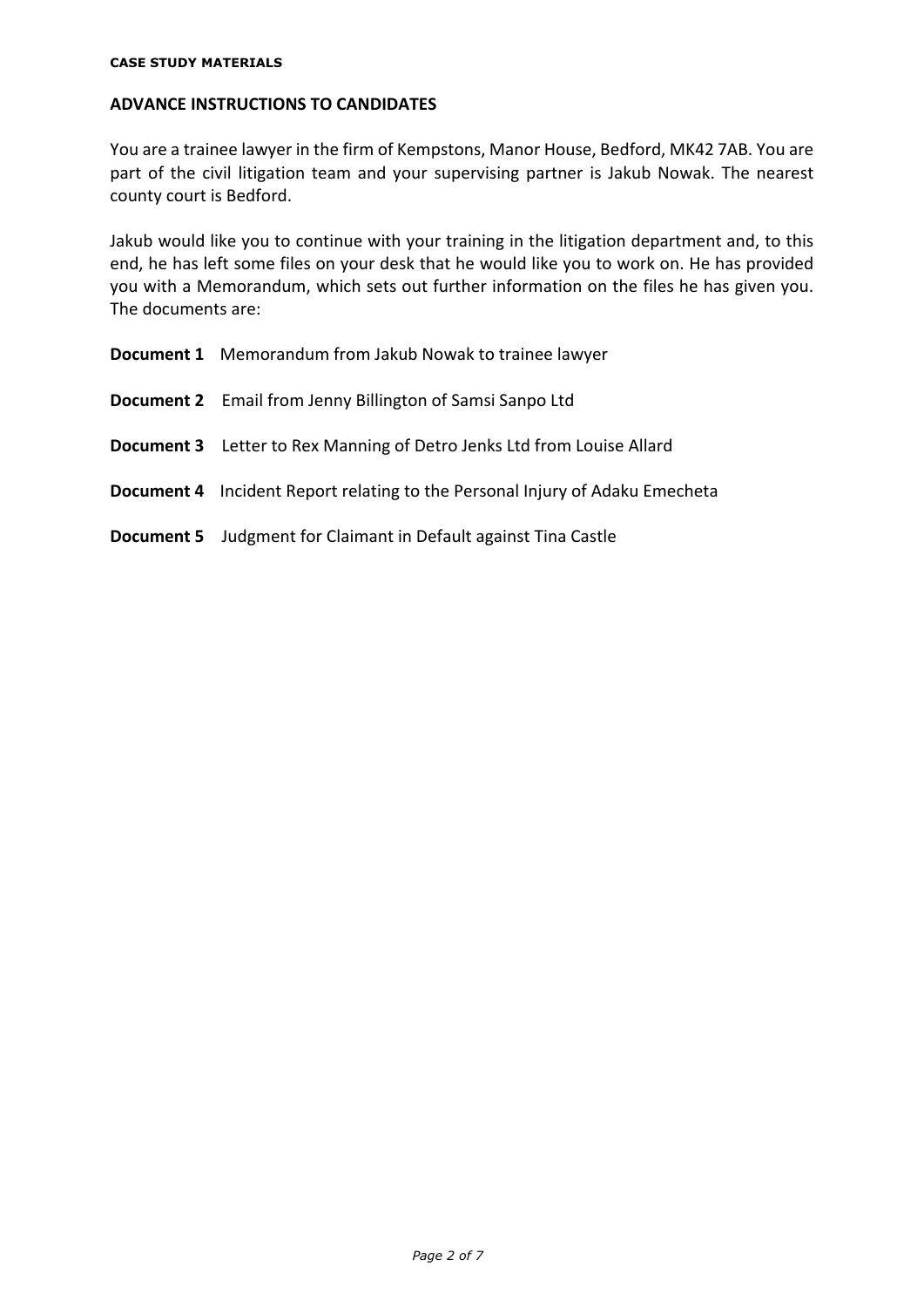#### **MEMORANDUM FROM JAKUB NOWAK TO TRAINEE LAWYER**

**To:** Trainee Lawyer

**From:** Jakub Nowak

**Date:** [Today's date]

I have left a number of files on your desk. Please make sure that you read through them carefully and ensure that you carry out the required work. To assist, I have provided this brief summary.

- 1. The **Samsi Sanpo Ltd** file (file ref: SS/JN/942/21). Jenny Billington is the managing director of Samsi Sanpo Ltd and we have acted for them since the company started. The company runs a successful wholesale electrical business in Kempston. You will see from the email (**Document 2**) that Jenny Billington wants us to pursue Peter Trent for the outstanding monies. Please make sure that you move things along as quickly as possible.
- 2. The **Detro Jenks Ltd** file (file ref: DJ/JN/432/21). Rex Manning, the managing director of Detro Jenks Ltd, has received an informal letter from a previous employee, Louise Allard (**Document 3**). Rex Manning has made his insurer aware that they are happy for us to deal with the matter. Rex Manning is adamant that the company is not wholly responsible for the injuries that Louise Allard sustained when she used machinery in a way which caused her injury. Louise Allard had removed the guard and it was because of this that she sustained injuries.
- 3. The **Adaku Emecheta** file (file ref: AE/JN/68/21). You will find on file a brief incident report concerning the injury sustained by Mrs Adaku Emecheta (**Document 4**). I have had a reply from Mr Briggs [**not reproduced**], who has indicated that it was not him who kicked the ball and that neither he nor his children are responsible for Mrs Emecheta's injuries. Mrs Emecheta is adamant that the injuries were caused by the actions of Mr Briggs. Please move this matter along.
- 4. The **Tina Castle** file (file ref: TC/JN/28/21). Tina Castle has just returned from an extended holiday and found that judgment has been entered against her by Jerry Rifkin Builders Ltd (**Document 5**). Tina Castle disputes that the money is owed, as the work carried out by Jerry Rifkin Builders on her property was poorly executed and has actually cost a further £10,000 to put right. Please make this case a priority.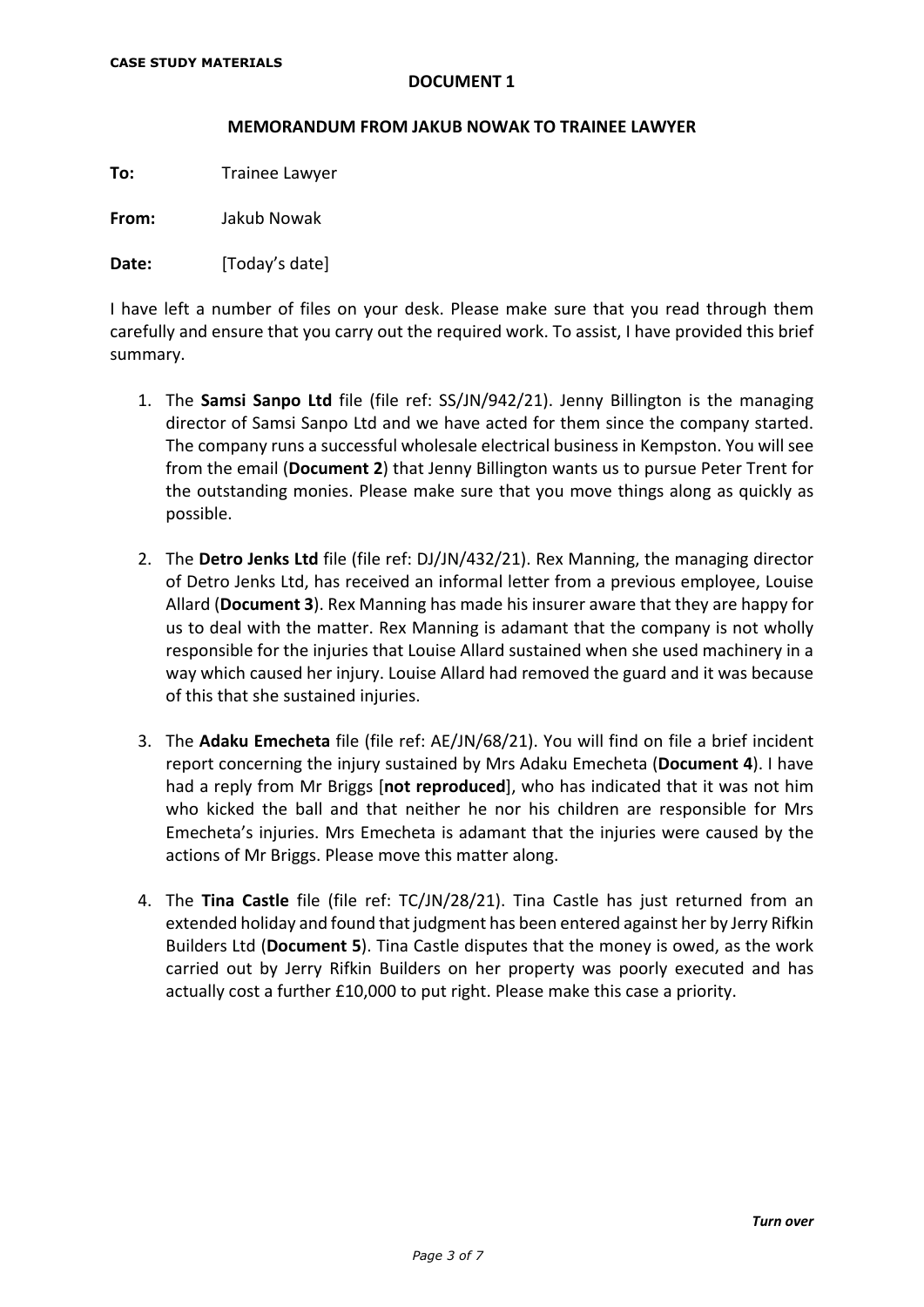#### **EMAIL FROM JENNY BILLINGTON OF SAMSI SANPO LTD**

To: jakub.nowak@kempstons.org From: jenny.billington@samsisanpo.co.uk Date: [Today's date] Subject: Peter Trent

Hello Jakub,

Peter Trent should have paid the outstanding balance of £22,000 on his account some weeks ago. He is avoiding my phone calls and I suspect that he has not got the money to pay. I have heard that his shop on the High Street is not doing so well.

We don't normally allow such an amount to build up, but Peter Trent has been a good customer in the past and we expected him to pay off the money he owes. The company cannot afford at the moment to have such a large amount owing, and I would like you to begin court proceedings for recovery.

Regards Jenny

Managing Director Samsi Sanpo Ltd

Registered Office Jenkins Warehouse Proctor Lane Kempston MK42 3DP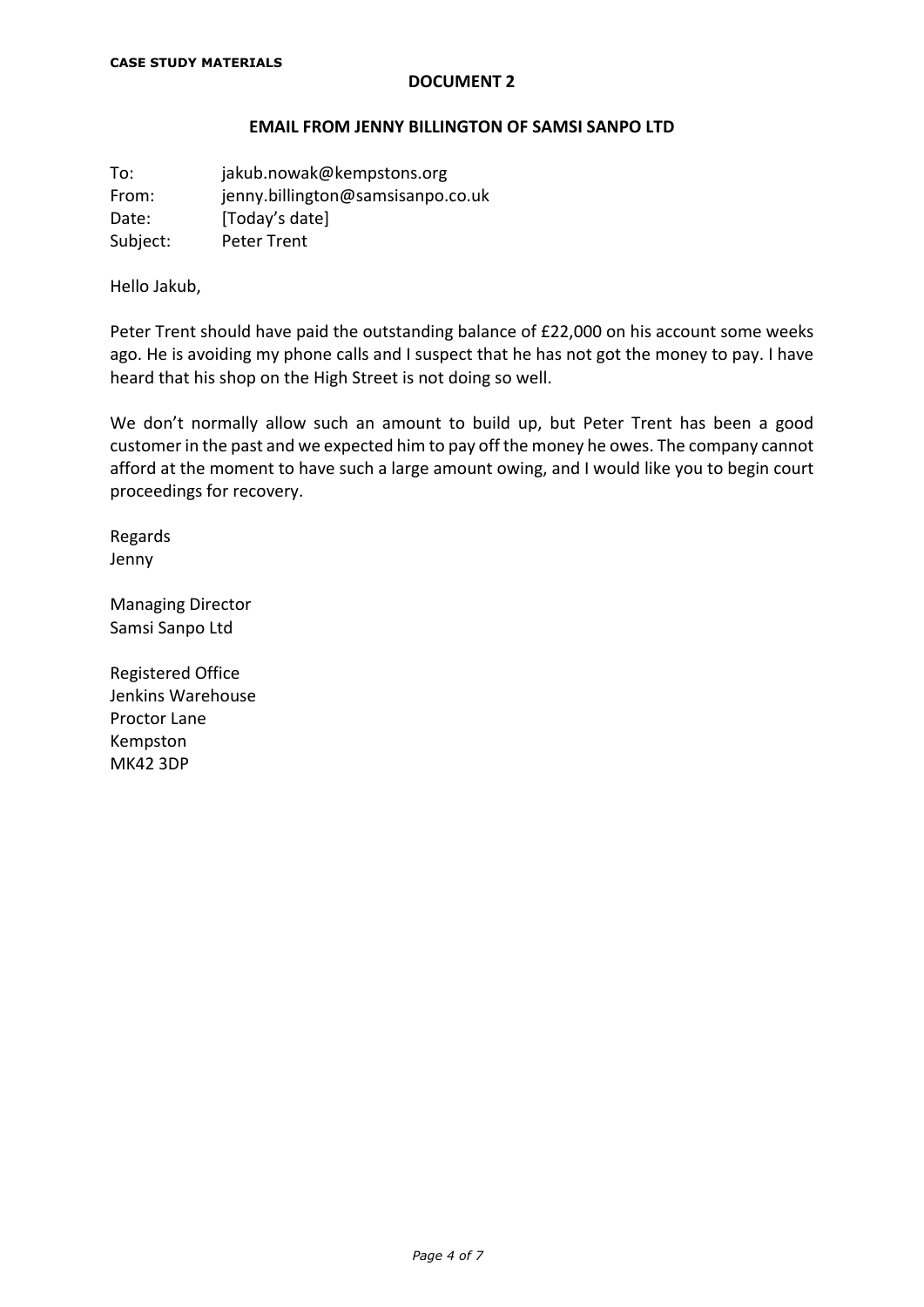## **LETTER TO REX MANNING OF DETRO JENKS LTD FROM LOUISE ALLARD**

Louise Allard 1 Tate Mews Kempston MK18 9QR

[Date]

Rex Manning Managing Director Detro Jenks Ltd Kempston MK43 3DR

Dear Rex

## **Personal Injury**

Despite you telling me at the time of the accident it would all be okay, my injuries have not got any better and I deserve some compensation.

I have spoken to a friend who thinks I should make an application online for the compensation. He said it is really straightforward. I would rather not have to go to the trouble if we can come to an arrangement: £9,000 should do it.

I hope to hear from you soon, otherwise I will do as my friend suggests.

Yours sincerely

Louise Allard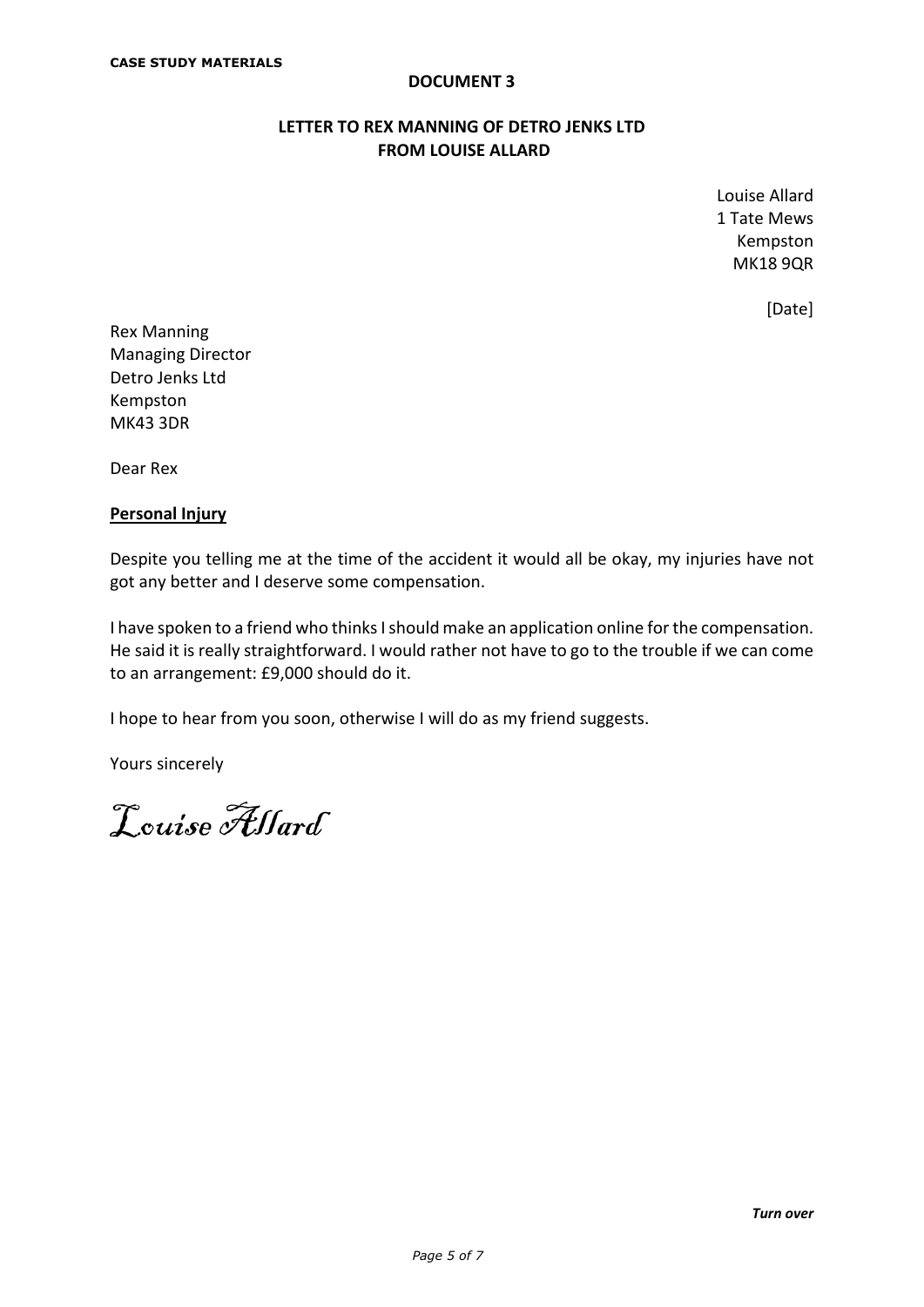## **INCIDENT REPORT RELATING TO THE PERSONAL INJURY OF ADAKU EMECHETA**

On the afternoon of 5 August 2021, Mrs Adaku Emecheta was walking along Teldor Avenue in Kempston on her way home from shopping. She noticed that there were some young people playing in the road with a football.

As she was crossing the road to go into Rosewood Close, she was hit in the face with a football. This caused Mrs Emecheta to lose her balance and she fell on to the hard road surface. When Mrs Emecheta was hit by the football, she did not know who had kicked it. However, a man who she now knows as Mr Harry Briggs, an adult, rushed over to her to see if he could help her.

Mrs Emecheta was in a lot of pain, but she remembers Mr Briggs saying something like: 'Sorry, I did not mean this to happen. I was only trying to show the kids how to play football.' On attending Mrs Emecheta, Mr Briggs could see that she was badly injured and he called an ambulance. The ambulance arrived within 20 minutes and took Mrs Emecheta to hospital.

Mrs Emecheta suffers from brittle bone disease, which causes her bones to break easily. In the fall, Mrs Emecheta received fractures to a number of vertebrae in her back. It is likely that these fractures will have some long-term effect and will reduce Mrs Emecheta's mobility by about 10%.

Taking into account her age (68), the claim for compensation is likely to be in the region of £23,000. The injury that Mrs Emecheta has sustained has meant that she is likely to need some adaptations to her house, including a stairlift.

Mrs Emecheta's son was able to track down Mr Briggs after the accident and has his address. Contact will need to be made with Mr Briggs to progress the claim.